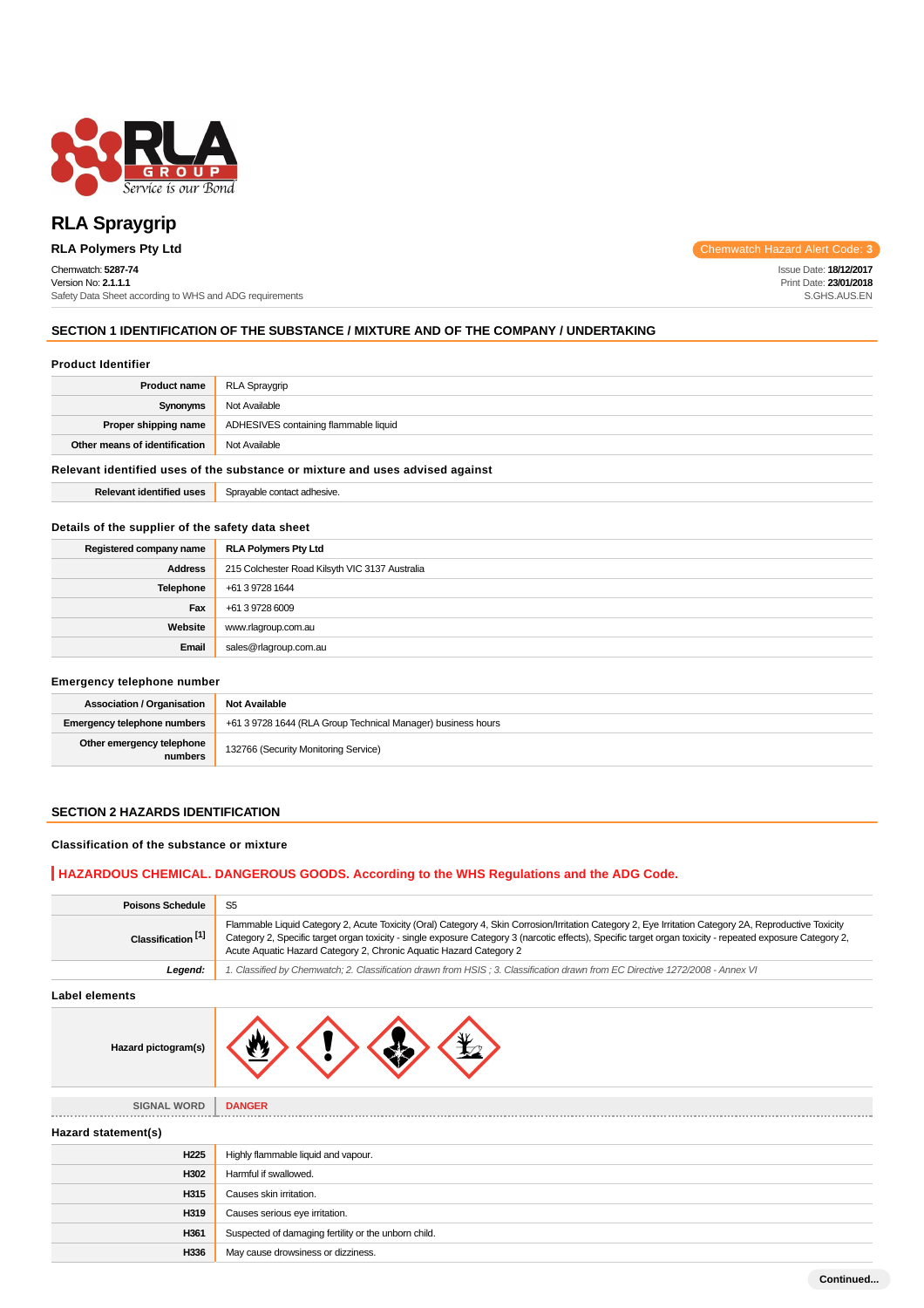| H373                                         | May cause damage to organs through prolonged or repeated exposure. |  |
|----------------------------------------------|--------------------------------------------------------------------|--|
| H411                                         | Toxic to aquatic life with long lasting effects.                   |  |
| <b>AUH066</b>                                | Repeated exposure may cause skin dryness and cracking.             |  |
| <b>Precautionary statement(s) Prevention</b> |                                                                    |  |
| P <sub>201</sub>                             | Obtain special instructions before use.                            |  |
| P210                                         | Keep away from heat/sparks/open flames/hot surfaces. - No smoking. |  |

# **Precautionary statement(s) Response**

| P308+P313      | IF exposed or concerned: Get medical advice/attention.                                                                           |
|----------------|----------------------------------------------------------------------------------------------------------------------------------|
| P362           | Take off contaminated clothing and wash before reuse.                                                                            |
| P370+P378      | In case of fire: Use alcohol resistant foam or normal protein foam for extinction.                                               |
| P305+P351+P338 | IF IN EYES: Rinse cautiously with water for several minutes. Remove contact lenses, if present and easy to do. Continue rinsing. |

#### **Precautionary statement(s) Storage**

| P403+P235 | $C$ torc<br>∴ Keep cool.<br>e in a well-ventilated place.<br>. |
|-----------|----------------------------------------------------------------|
| P405      |                                                                |

# **Precautionary statement(s) Disposal**

**P501** Dispose of contents/container in accordance with local regulations.

**P260** Do not breathe dust/fume/gas/mist/vapours/spray. **P271** Use only outdoors or in a well-ventilated area.

# **SECTION 3 COMPOSITION / INFORMATION ON INGREDIENTS**

#### **Substances**

See section below for composition of Mixtures

# **Mixtures**

| <b>CAS No</b> | %[weight] | Name                                       |
|---------------|-----------|--------------------------------------------|
| 64742-49-0.   | 30-60     | naphtha petroleum, light, hydrotreated.    |
| 108-88-3      | 10-30     | toluene                                    |
| 67-64-1       | 10-30     | acetone                                    |
| Not Available | < 50      | Ingredients determined not to be hazardous |

# **SECTION 4 FIRST AID MEASURES**

# **Description of first aid measures**

| <b>Eye Contact</b>  | If in eyes, hold eyelids apart and flush the eye continuously with running water.<br>► Continue flushing until advised to stop by the Poisons Information Centre or a doctor, or for at least 15 minutes.<br>Ensure complete irrigation of the eye by keeping eyelids apart and away from eye and moving the eyelids by occasionally lifting the upper and lower lids.<br>▶ Seek medical attention without delay; if pain persists or recurs seek medical attention.<br>► Removal of contact lenses after an eye injury should only be undertaken by skilled personnel. |
|---------------------|-------------------------------------------------------------------------------------------------------------------------------------------------------------------------------------------------------------------------------------------------------------------------------------------------------------------------------------------------------------------------------------------------------------------------------------------------------------------------------------------------------------------------------------------------------------------------|
| <b>Skin Contact</b> | If skin contact occurs:<br>Inmediately remove all contaminated clothing, including footwear.<br>Flush skin and hair with running water (and soap if available).<br>$\blacktriangleright$ Seek medical attention in event of irritation.                                                                                                                                                                                                                                                                                                                                 |
| Inhalation          | If fumes or combustion products are inhaled remove from contaminated area.<br>Lay patient down. Keep warm and rested.<br>► Prostheses such as false teeth, which may block airway, should be removed, where possible, prior to initiating first aid procedures.<br>▶ Apply artificial respiration if not breathing, preferably with a demand valve resuscitator, bag-valve mask device, or pocket mask as trained. Perform CPR if<br>necessary.<br>Transport to hospital, or doctor.                                                                                    |
| Ingestion           | If swallowed do <b>NOT</b> induce vomiting.<br>If vomiting occurs, lean patient forward or place on left side (head-down position, if possible) to maintain open airway and prevent aspiration.<br>$\triangleright$ Observe the patient carefully.<br>► Never give liquid to a person showing signs of being sleepy or with reduced awareness; i.e. becoming unconscious.<br>Give water to rinse out mouth, then provide liquid slowly and as much as casualty can comfortably drink.<br>Seek medical advice.<br>Avoid giving milk or oils.<br>Avoid giving alcohol.    |

# **Indication of any immediate medical attention and special treatment needed**

Any material aspirated during vomiting may produce lung injury. Therefore emesis should not be induced mechanically or pharmacologically. Mechanical means should be used if it is considered necessary to evacuate the stomach contents; these include gastric lavage after endotracheal intubation. If spontaneous vomiting has occurred after ingestion, the patient should be monitored for difficult breathing, as adverse effects of aspiration into the lungs may be delayed up to 48 hours.

- For acute or short term repeated exposures to acetone:
	- Symptoms of acetone exposure approximate ethanol intoxication.

> About 20% is expired by the lungs and the rest is metabolised. Alveolar air half-life is about 4 hours following two hour inhalation at levels near the Exposure Standard; in overdose, saturable metabolism and limited clearance, prolong the elimination half-life to 25-30 hours.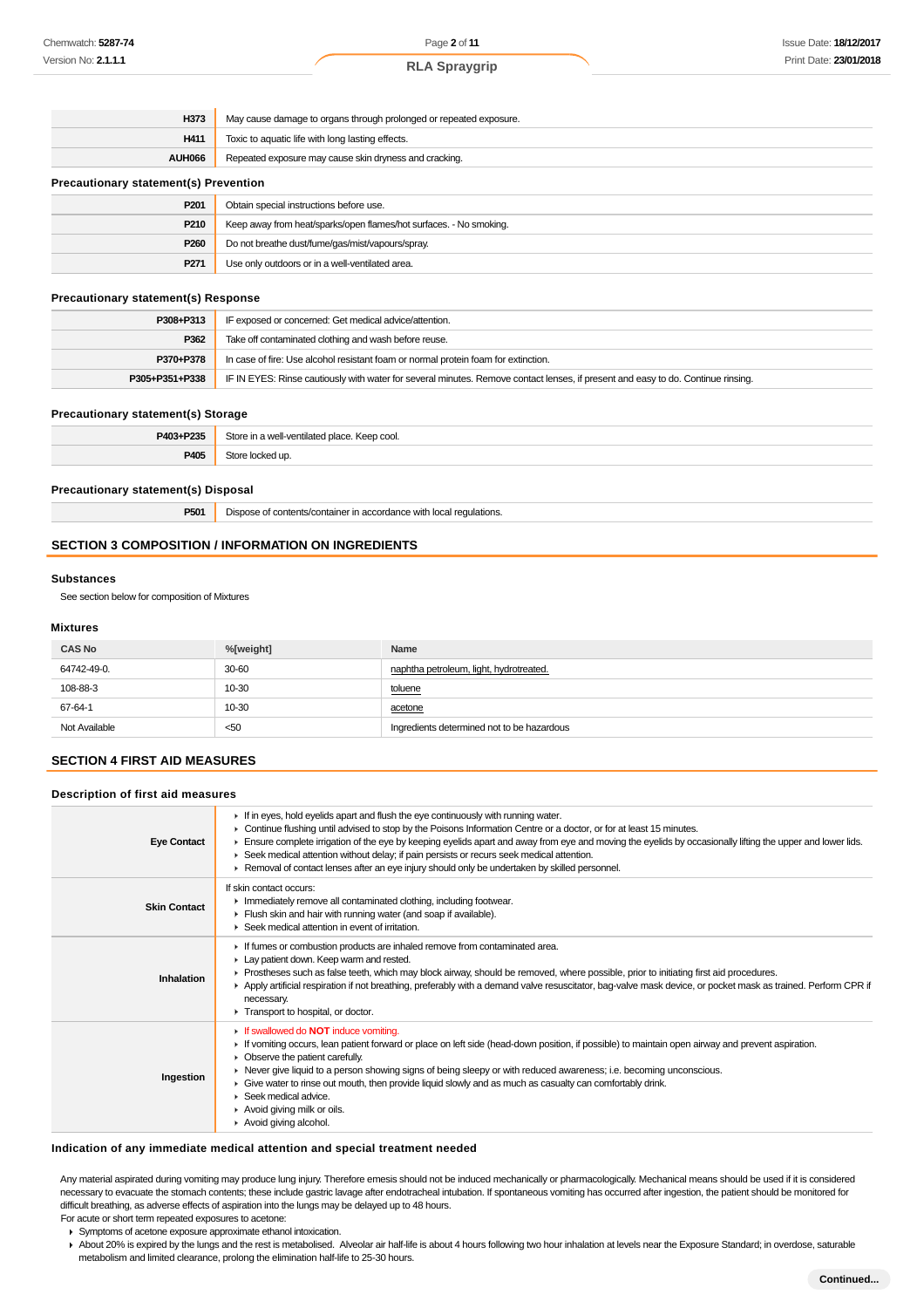|                                                                                                                                                                                                                                                                                                                                                                                                                                                                                                                                                                                                                                                                                                                 |                    | [Ellenhorn and Barceloux: Medical Toxicology]                                    |                                 |          |           |
|-----------------------------------------------------------------------------------------------------------------------------------------------------------------------------------------------------------------------------------------------------------------------------------------------------------------------------------------------------------------------------------------------------------------------------------------------------------------------------------------------------------------------------------------------------------------------------------------------------------------------------------------------------------------------------------------------------------------|--------------------|----------------------------------------------------------------------------------|---------------------------------|----------|-----------|
|                                                                                                                                                                                                                                                                                                                                                                                                                                                                                                                                                                                                                                                                                                                 |                    |                                                                                  |                                 |          |           |
| Management:                                                                                                                                                                                                                                                                                                                                                                                                                                                                                                                                                                                                                                                                                                     |                    |                                                                                  |                                 |          |           |
| Measurement of serum and urine acetone concentrations may be useful to monitor the severity of ingestion or inhalation.                                                                                                                                                                                                                                                                                                                                                                                                                                                                                                                                                                                         |                    |                                                                                  |                                 |          |           |
| Inhalation Management:                                                                                                                                                                                                                                                                                                                                                                                                                                                                                                                                                                                                                                                                                          |                    |                                                                                  |                                 |          |           |
| • Maintain a clear airway, give humidified oxygen and ventilate if necessary.                                                                                                                                                                                                                                                                                                                                                                                                                                                                                                                                                                                                                                   |                    |                                                                                  |                                 |          |           |
| If respiratory irritation occurs, assess respiratory function and, if necessary, perform chest X-rays to check for chemical pneumonitis.                                                                                                                                                                                                                                                                                                                                                                                                                                                                                                                                                                        |                    |                                                                                  |                                 |          |           |
| • Consider the use of steroids to reduce the inflammatory response.                                                                                                                                                                                                                                                                                                                                                                                                                                                                                                                                                                                                                                             |                    |                                                                                  |                                 |          |           |
| Treat pulmonary oedema with PEEP or CPAP ventilation.                                                                                                                                                                                                                                                                                                                                                                                                                                                                                                                                                                                                                                                           |                    |                                                                                  |                                 |          |           |
| Dermal Management:                                                                                                                                                                                                                                                                                                                                                                                                                                                                                                                                                                                                                                                                                              |                    |                                                                                  |                                 |          |           |
| ▶ Remove any remaining contaminated clothing, place in double sealed, clear bags, label and store in secure area away from patients and staff.                                                                                                                                                                                                                                                                                                                                                                                                                                                                                                                                                                  |                    |                                                                                  |                                 |          |           |
| In Irrigate with copious amounts of water.                                                                                                                                                                                                                                                                                                                                                                                                                                                                                                                                                                                                                                                                      |                    |                                                                                  |                                 |          |           |
| An emollient may be required.                                                                                                                                                                                                                                                                                                                                                                                                                                                                                                                                                                                                                                                                                   |                    |                                                                                  |                                 |          |           |
| Eye Management:                                                                                                                                                                                                                                                                                                                                                                                                                                                                                                                                                                                                                                                                                                 |                    |                                                                                  |                                 |          |           |
| I Irrigate thoroughly with running water or saline for 15 minutes.                                                                                                                                                                                                                                                                                                                                                                                                                                                                                                                                                                                                                                              |                    |                                                                                  |                                 |          |           |
| ▶ Stain with fluorescein and refer to an ophthalmologist if there is any uptake of the stain.                                                                                                                                                                                                                                                                                                                                                                                                                                                                                                                                                                                                                   |                    |                                                                                  |                                 |          |           |
| Oral Management:                                                                                                                                                                                                                                                                                                                                                                                                                                                                                                                                                                                                                                                                                                |                    |                                                                                  |                                 |          |           |
| ▶ No GASTRIC LAVAGE OR EMETIC                                                                                                                                                                                                                                                                                                                                                                                                                                                                                                                                                                                                                                                                                   |                    |                                                                                  |                                 |          |           |
| Encourage oral fluids.                                                                                                                                                                                                                                                                                                                                                                                                                                                                                                                                                                                                                                                                                          |                    |                                                                                  |                                 |          |           |
|                                                                                                                                                                                                                                                                                                                                                                                                                                                                                                                                                                                                                                                                                                                 |                    |                                                                                  |                                 |          |           |
| Systemic Management:                                                                                                                                                                                                                                                                                                                                                                                                                                                                                                                                                                                                                                                                                            |                    |                                                                                  |                                 |          |           |
| • Monitor blood glucose and arterial pH.                                                                                                                                                                                                                                                                                                                                                                                                                                                                                                                                                                                                                                                                        |                    |                                                                                  |                                 |          |           |
| • Ventilate if respiratory depression occurs.                                                                                                                                                                                                                                                                                                                                                                                                                                                                                                                                                                                                                                                                   |                    |                                                                                  |                                 |          |           |
| If patient unconscious, monitor renal function.                                                                                                                                                                                                                                                                                                                                                                                                                                                                                                                                                                                                                                                                 |                    |                                                                                  |                                 |          |           |
| Symptomatic and supportive care.                                                                                                                                                                                                                                                                                                                                                                                                                                                                                                                                                                                                                                                                                |                    |                                                                                  |                                 |          |           |
| The Chemical Incident Management Handbook:                                                                                                                                                                                                                                                                                                                                                                                                                                                                                                                                                                                                                                                                      |                    |                                                                                  |                                 |          |           |
| Guy's and St. Thomas' Hospital Trust, 2000                                                                                                                                                                                                                                                                                                                                                                                                                                                                                                                                                                                                                                                                      |                    |                                                                                  |                                 |          |           |
| <b>BIOLOGICAL EXPOSURE INDEX</b>                                                                                                                                                                                                                                                                                                                                                                                                                                                                                                                                                                                                                                                                                |                    |                                                                                  |                                 |          |           |
| These represent the determinants observed in specimens collected from a healthy worker exposed at the Exposure Standard (ES or TLV):                                                                                                                                                                                                                                                                                                                                                                                                                                                                                                                                                                            |                    |                                                                                  |                                 |          |           |
| Determinant                                                                                                                                                                                                                                                                                                                                                                                                                                                                                                                                                                                                                                                                                                     | Sampling Time      |                                                                                  | Index                           | Comments |           |
| Acetone in urine                                                                                                                                                                                                                                                                                                                                                                                                                                                                                                                                                                                                                                                                                                | End of shift       |                                                                                  | 50 mg/L                         | NS       |           |
| E Large quantities of n-hexane are expired by the lungs after vapour exposure (50-60%). Humans exposed to 100 ppm demonstrate an n-hexane biological half life of 2 hours.<br>Initial attention should be directed towards evaluation and support of respiration. Cardiac dysrhythmias are a potential complication.<br>▶ lpecac syrup should be considered for ingestion of pure hexane exceeding 2-3ml/kg. Extreme caution must be taken to avoid aspiration since small amounts of n-hexane intratracheally, produce<br>a severe chemical pneumonitis.                                                                                                                                                       |                    |                                                                                  |                                 |          |           |
|                                                                                                                                                                                                                                                                                                                                                                                                                                                                                                                                                                                                                                                                                                                 |                    | [Ellenhorn and Barceloux: Medical Toxicology]<br>BIOLOGICAL EXPOSURE INDEX - BEI |                                 |          |           |
|                                                                                                                                                                                                                                                                                                                                                                                                                                                                                                                                                                                                                                                                                                                 |                    |                                                                                  |                                 |          |           |
|                                                                                                                                                                                                                                                                                                                                                                                                                                                                                                                                                                                                                                                                                                                 |                    |                                                                                  |                                 |          |           |
|                                                                                                                                                                                                                                                                                                                                                                                                                                                                                                                                                                                                                                                                                                                 |                    | Index                                                                            | Sampling Time                   |          | Comments  |
|                                                                                                                                                                                                                                                                                                                                                                                                                                                                                                                                                                                                                                                                                                                 |                    | 5 mg/gm creatinine                                                               | End of shift                    |          | <b>NS</b> |
|                                                                                                                                                                                                                                                                                                                                                                                                                                                                                                                                                                                                                                                                                                                 |                    |                                                                                  |                                 |          | SQ        |
|                                                                                                                                                                                                                                                                                                                                                                                                                                                                                                                                                                                                                                                                                                                 |                    |                                                                                  |                                 |          |           |
|                                                                                                                                                                                                                                                                                                                                                                                                                                                                                                                                                                                                                                                                                                                 |                    |                                                                                  |                                 |          |           |
| F Toluene is absorbed across the alveolar barrier, the blood/air mixture being 11.2/15.6 (at 37 degrees C.) The concentration of toluene, in expired breath, is of the order of 18 ppm following<br>sustained exposure to 100 ppm. The tissue/blood proportion is 1/3 except in adipose where the proportion is 8/10.                                                                                                                                                                                                                                                                                                                                                                                           |                    |                                                                                  |                                 |          |           |
| F Metabolism by microsomal mono-oxygenation, results in the production of hippuric acid. This may be detected in the urine in amounts between 0.5 and 2.5 g/24 hr which represents, on average                                                                                                                                                                                                                                                                                                                                                                                                                                                                                                                  |                    |                                                                                  |                                 |          |           |
| NS: Non-specific determinant; Metabolite observed following exposure to other materials.<br>0.8 gm/gm of creatinine. The biological half-life of hippuric acid is in the order of 1-2 hours.                                                                                                                                                                                                                                                                                                                                                                                                                                                                                                                    |                    |                                                                                  |                                 |          |           |
| ▶ Primary threat to life from ingestion and/or inhalation is respiratory failure.                                                                                                                                                                                                                                                                                                                                                                                                                                                                                                                                                                                                                               |                    |                                                                                  |                                 |          |           |
| ▶ Patients should be quickly evaluated for signs of respiratory distress (eg cyanosis, tachypnoea, intercostal retraction, obtundation) and given oxygen. Patients with inadequate tidal volumes or                                                                                                                                                                                                                                                                                                                                                                                                                                                                                                             |                    |                                                                                  |                                 |          |           |
| poor arterial blood gases (pO2 <50 mm Hg or pCO2 > 50 mm Hg) should be intubated.                                                                                                                                                                                                                                                                                                                                                                                                                                                                                                                                                                                                                               |                    |                                                                                  |                                 |          |           |
| ▶ Arrhythmias complicate some hydrocarbon ingestion and/or inhalation and electrocardiographic evidence of myocardial damage has been reported; intravenous lines and cardiac monitors                                                                                                                                                                                                                                                                                                                                                                                                                                                                                                                          |                    |                                                                                  |                                 |          |           |
| <b>INGESTION:</b><br>BEIs represent the levels of determinants which are most likely to be observed in specimens collected in a healthy worker who has been exposed to chemicals to the same extent as a worker with<br>inhalation exposure to the Exposure Standard (ES or TLV).<br>Determinant<br>1. 2,5-hexanedione in urine<br>2. n-Hexane in end-exhaled air<br>SQ: Semi-quantitative determinant; Interpretation may be ambiguous - should be used as a screening test or confirmatory test.<br>Following acute or short term repeated exposures to toluene:<br>should be established in obviously symptomatic patients. The lungs excrete inhaled solvents, so that hyperventilation improves clearance. |                    |                                                                                  |                                 |          |           |
| A chest x-ray should be taken immediately after stabilisation of breathing and circulation to document aspiration and detect the presence of pneumothorax.                                                                                                                                                                                                                                                                                                                                                                                                                                                                                                                                                      |                    |                                                                                  |                                 |          |           |
| Epinephrine (adrenaline) is not recommended for treatment of bronchospasm because of potential myocardial sensitisation to catecholamines. Inhaled cardioselective bronchodilators (e.g.                                                                                                                                                                                                                                                                                                                                                                                                                                                                                                                        |                    |                                                                                  |                                 |          |           |
| Alupent, Salbutamol) are the preferred agents, with aminophylline a second choice.                                                                                                                                                                                                                                                                                                                                                                                                                                                                                                                                                                                                                              |                    |                                                                                  |                                 |          |           |
| Lavage is indicated in patients who require decontamination; ensure use.                                                                                                                                                                                                                                                                                                                                                                                                                                                                                                                                                                                                                                        |                    |                                                                                  |                                 |          |           |
|                                                                                                                                                                                                                                                                                                                                                                                                                                                                                                                                                                                                                                                                                                                 |                    | BIOLOGICAL EXPOSURE INDEX - BEI                                                  |                                 |          |           |
|                                                                                                                                                                                                                                                                                                                                                                                                                                                                                                                                                                                                                                                                                                                 |                    |                                                                                  |                                 |          |           |
|                                                                                                                                                                                                                                                                                                                                                                                                                                                                                                                                                                                                                                                                                                                 |                    |                                                                                  |                                 |          |           |
|                                                                                                                                                                                                                                                                                                                                                                                                                                                                                                                                                                                                                                                                                                                 | Index              | Sampling Time                                                                    |                                 |          | Comments  |
|                                                                                                                                                                                                                                                                                                                                                                                                                                                                                                                                                                                                                                                                                                                 | $0.5$ mg/L         | End of shift                                                                     |                                 |          | В         |
| These represent the determinants observed in specimens collected from a healthy worker exposed at the Exposure Standard (ES or TLV):<br>Determinant<br>o-Cresol in urine<br>Hippuric acid in urine                                                                                                                                                                                                                                                                                                                                                                                                                                                                                                              | 1.6 g/g creatinine | End of shift                                                                     |                                 |          | B, NS     |
| Toluene in blood                                                                                                                                                                                                                                                                                                                                                                                                                                                                                                                                                                                                                                                                                                | $0.05$ mg/L        |                                                                                  | Prior to last shift of workweek |          |           |

Treat symptomatically.

# **SECTION 5 FIREFIGHTING MEASURES**

# **Extinguishing media**

- Foam.
- Dry chemical powder.
- ▶ BCF (where regulations permit).
- 

# Page **3** of **11 RLA Spraygrip**

B: Background levels occur in specimens collected from subjects NOT exposed

- 
- Carbon dioxide.

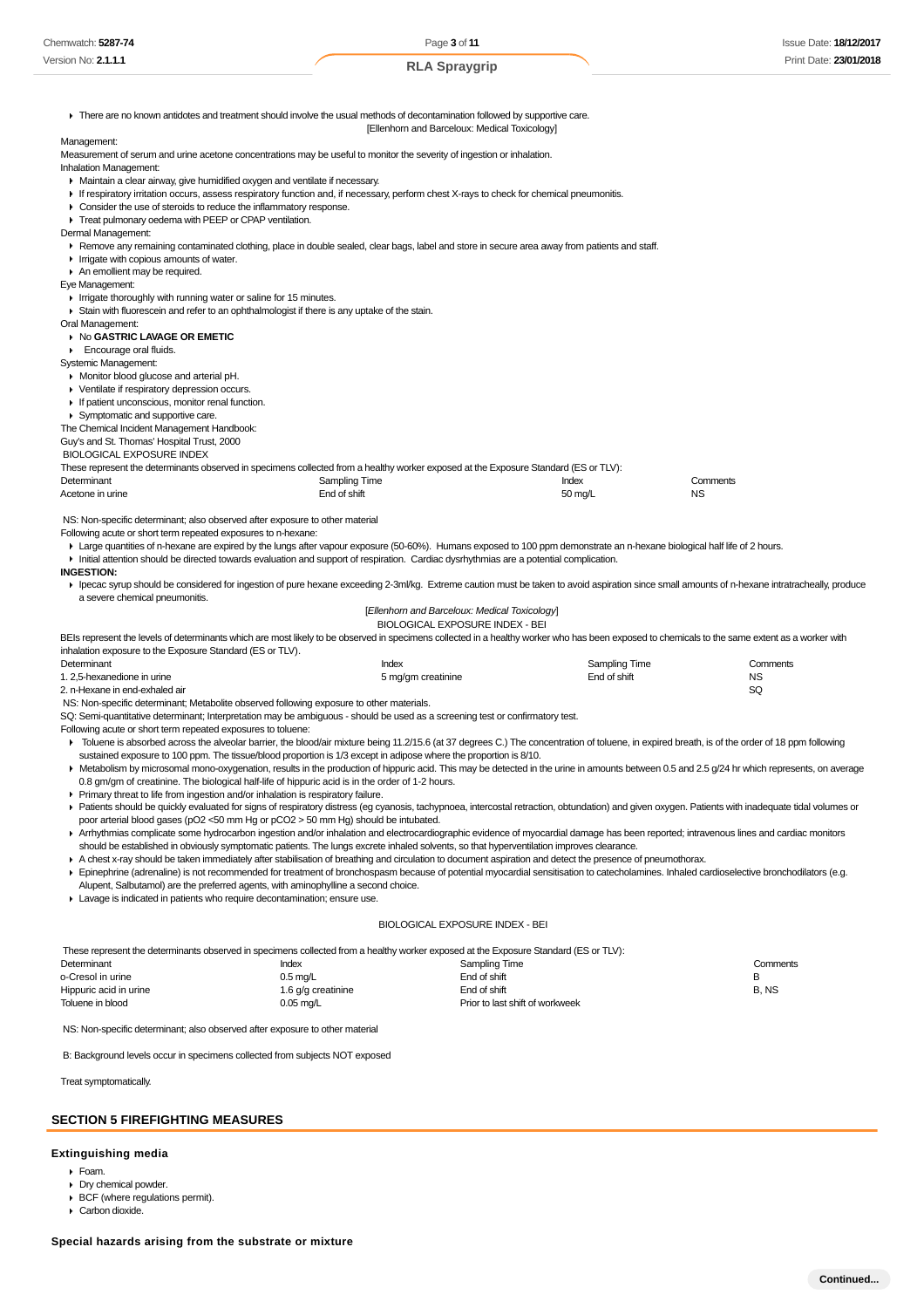|  | <b>RLA Spraygrip</b> |  |
|--|----------------------|--|
|--|----------------------|--|

| <b>Fire Incompatibility</b>    | Avoid contamination with oxidising agents i.e. nitrates, oxidising acids, chlorine bleaches, pool chlorine etc. as ignition may result                                                                                                                                                                                                                                                                                                                                                                                                                     |  |  |  |
|--------------------------------|------------------------------------------------------------------------------------------------------------------------------------------------------------------------------------------------------------------------------------------------------------------------------------------------------------------------------------------------------------------------------------------------------------------------------------------------------------------------------------------------------------------------------------------------------------|--|--|--|
| <b>Advice for firefighters</b> |                                                                                                                                                                                                                                                                                                                                                                                                                                                                                                                                                            |  |  |  |
| <b>Fire Fighting</b>           | Alert Fire Brigade and tell them location and nature of hazard.<br>• May be violently or explosively reactive.<br>• Wear breathing apparatus plus protective gloves in the event of a fire.<br>• Prevent, by any means available, spillage from entering drains or water course.                                                                                                                                                                                                                                                                           |  |  |  |
| <b>Fire/Explosion Hazard</b>   | ▶ Liquid and vapour are highly flammable.<br>Severe fire hazard when exposed to heat, flame and/or oxidisers.<br>• Vapour may travel a considerable distance to source of ignition.<br>► Heating may cause expansion or decomposition leading to violent rupture of containers.<br>Combustion products include:<br>carbon dioxide (CO2)<br>other pyrolysis products typical of burning organic material.<br>Contains low boiling substance: Closed containers may rupture due to pressure buildup under fire conditions.<br>May emit clouds of acrid smoke |  |  |  |
| <b>HAZCHEM</b>                 | $-3YE$                                                                                                                                                                                                                                                                                                                                                                                                                                                                                                                                                     |  |  |  |

# **SECTION 6 ACCIDENTAL RELEASE MEASURES**

# **Personal precautions, protective equipment and emergency procedures**

See section 8

**Environmental precautions**

See section 12

# **Methods and material for containment and cleaning up**

| <b>Minor Spills</b> | Remove all ignition sources.<br>• Clean up all spills immediately.<br>Avoid breathing vapours and contact with skin and eyes.<br>• Control personal contact with the substance, by using protective equipment.                       |
|---------------------|--------------------------------------------------------------------------------------------------------------------------------------------------------------------------------------------------------------------------------------|
| <b>Major Spills</b> | • Clear area of personnel and move upwind.<br>Alert Fire Brigade and tell them location and nature of hazard.<br>$\blacktriangleright$ May be violently or explosively reactive.<br>Wear breathing apparatus plus protective gloves. |

Personal Protective Equipment advice is contained in Section 8 of the SDS.

# **SECTION 7 HANDLING AND STORAGE**

| Safe handling     | • Containers, even those that have been emptied, may contain explosive vapours.<br>► Do NOT cut, drill, grind, weld or perform similar operations on or near containers.<br>Contains low boiling substance:<br>Storage in sealed containers may result in pressure buildup causing violent rupture of containers not rated appropriately.<br>$\triangleright$ Check for bulging containers.<br>$\blacktriangleright$ Vent periodically<br>Always release caps or seals slowly to ensure slow dissipation of vapours<br>DO NOT allow clothing wet with material to stay in contact with skin<br>Avoid all personal contact, including inhalation.<br>• Wear protective clothing when risk of exposure occurs.<br>$\blacktriangleright$ Use in a well-ventilated area.<br>Prevent concentration in hollows and sumps. |
|-------------------|---------------------------------------------------------------------------------------------------------------------------------------------------------------------------------------------------------------------------------------------------------------------------------------------------------------------------------------------------------------------------------------------------------------------------------------------------------------------------------------------------------------------------------------------------------------------------------------------------------------------------------------------------------------------------------------------------------------------------------------------------------------------------------------------------------------------|
| Other information | Store in original containers in approved flame-proof area.<br>• No smoking, naked lights, heat or ignition sources.<br>DO NOT store in pits, depressions, basements or areas where vapours may be trapped.<br>▶ Keep containers securely sealed.                                                                                                                                                                                                                                                                                                                                                                                                                                                                                                                                                                    |

# **Conditions for safe storage, including any incompatibilities**

| Suitable container      | • Packing as supplied by manufacturer.<br>Plastic containers may only be used if approved for flammable liquid.<br>• Check that containers are clearly labelled and free from leaks.<br>For low viscosity materials (i): Drums and jerry cans must be of the non-removable head type. (ii): Where a can is to be used as an inner package, the<br>can must have a screwed enclosure.<br>For materials with a viscosity of at least 2680 cSt. (23 deg. C)<br>For manufactured product having a viscosity of at least 250 cSt. |
|-------------------------|------------------------------------------------------------------------------------------------------------------------------------------------------------------------------------------------------------------------------------------------------------------------------------------------------------------------------------------------------------------------------------------------------------------------------------------------------------------------------------------------------------------------------|
| Storage incompatibility | Avoid reaction with amines, mercaptans, strong acids and oxidising agents<br>Avoid strong bases.                                                                                                                                                                                                                                                                                                                                                                                                                             |

# **SECTION 8 EXPOSURE CONTROLS / PERSONAL PROTECTION**

#### **Control parameters**

**OCCUPATIONAL EXPOSURE LIMITS (OEL)**

#### **INGREDIENT DATA**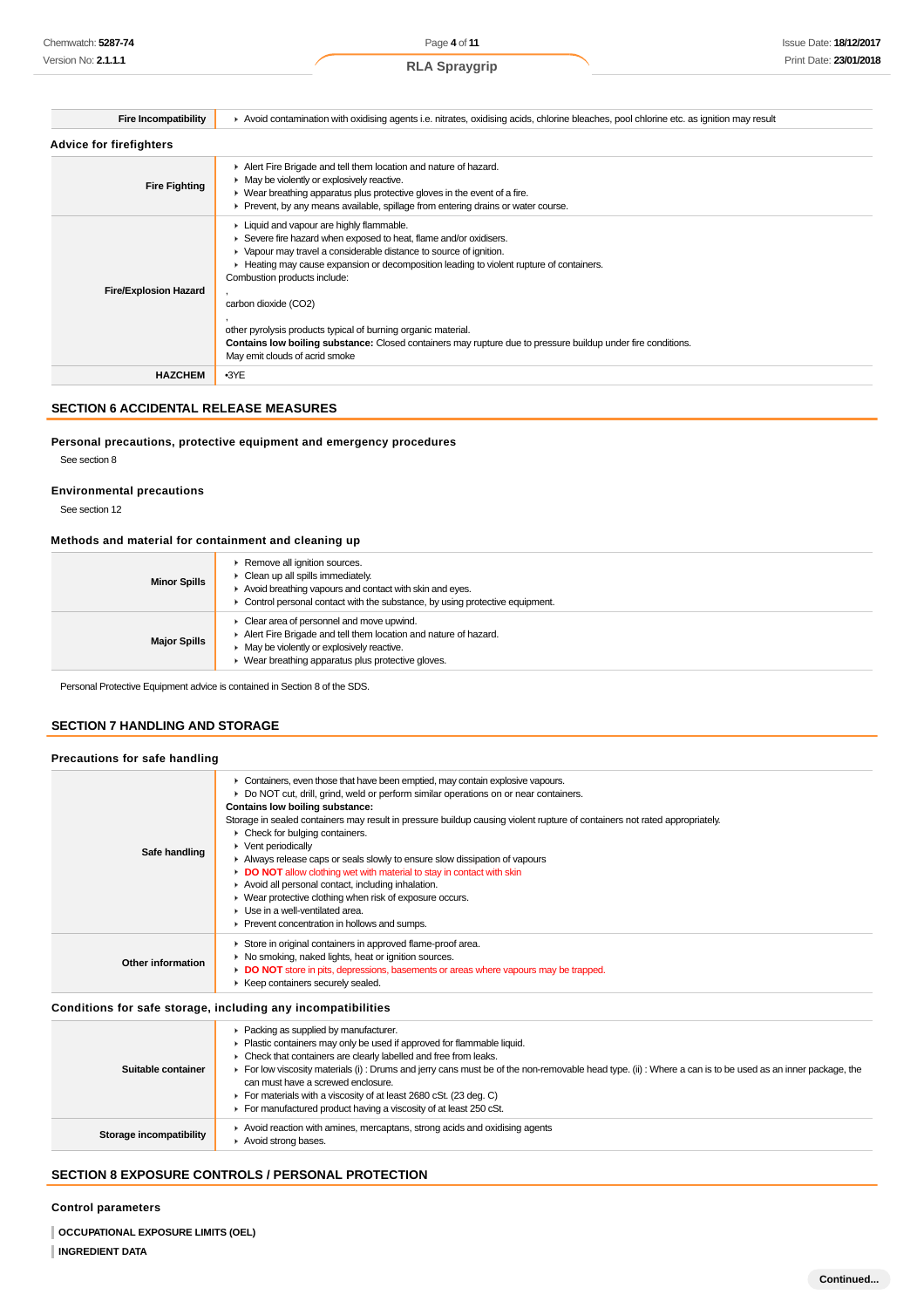| Source                       | Ingredient | <b>Material name</b> | <b>TWA</b>           | <b>STEL</b>           | Peak          | <b>Notes</b>  |
|------------------------------|------------|----------------------|----------------------|-----------------------|---------------|---------------|
| Australia Exposure Standards | toluene    | Toluene              | 191 mg/m3 / 50 ppm   | 574 mg/m3 / 150 ppm   | Not Available | Not Available |
| Australia Exposure Standards | acetone    | Acetone              | 1185 mg/m3 / 500 ppm | 2375 mg/m3 / 1000 ppm | Not Available | Not Available |

# **EMERGENCY LIMITS**

| Ingredient                                    | TEEL-1<br><b>Material name</b>                                     |               |                     | TEEL-2        | TEEL-3        |
|-----------------------------------------------|--------------------------------------------------------------------|---------------|---------------------|---------------|---------------|
| naphtha petroleum, light,<br>hydrotreated.    | Naphtha (petroleum), hydrotreated light<br>$1,000 \,\mathrm{mg/m}$ |               |                     | 11,000 mg/m3  | 66,000 mg/m3  |
| toluene                                       | Toluene                                                            | Not Available |                     | Not Available | Not Available |
| acetone                                       | Acetone                                                            | Not Available |                     | Not Available | Not Available |
|                                               |                                                                    |               |                     |               |               |
| Ingredient                                    | <b>Original IDLH</b>                                               |               | <b>Revised IDLH</b> |               |               |
| naphtha petroleum, light,<br>hydrotreated.    | Not Available                                                      |               | Not Available       |               |               |
| toluene                                       | 500 ppm                                                            |               | Not Available       |               |               |
| acetone                                       | 2,500 [LEL] ppm                                                    |               | Not Available       |               |               |
| Ingredients determined not to be<br>hazardous | Not Available                                                      |               | Not Available       |               |               |

# **Exposure controls**

| <b>Personal protection</b><br>Safety glasses with side shields.<br>Chemical goggles.<br>Eye and face protection<br>• Contact lenses may pose a special hazard; soft contact lenses may absorb and concentrate irritants. A written policy document, describing the wearing<br>of lenses or restrictions on use, should be created for each workplace or task.<br><b>Skin protection</b><br>See Hand protection below<br>▶ Wear chemical protective gloves, e.g. PVC.<br>• Wear safety footwear or safety gumboots, e.g. Rubber<br>The selection of suitable gloves does not only depend on the material, but also on further marks of quality which vary from manufacturer to manufacturer.<br>Where the chemical is a preparation of several substances, the resistance of the glove material can not be calculated in advance and has therefore to be<br>Hands/feet protection<br>checked prior to the application.<br>The exact break through time for substances has to be obtained from the manufacturer of the protective gloves and has to be observed when making a final<br>choice.<br>Personal hygiene is a key element of effective hand care.<br><b>Body protection</b><br>See Other protection below<br>• Overalls.<br>PVC Apron.<br>▶ PVC protective suit may be required if exposure severe.<br>Eyewash unit.<br>Some plastic personal protective equipment (PPE) (e.g. gloves, aprons, overshoes) are not recommended as they may produce static<br>Other protection<br>electricity.<br>For large scale or continuous use wear tight-weave non-static clothing (no metallic fasteners, cuffs or pockets).<br>Non sparking safety or conductive footwear should be considered. Conductive footwear describes a boot or shoe with a sole made from a<br>conductive compound chemically bound to the bottom components, for permanent control to electrically ground the foot an shall dissipate static<br>electricity from the body to reduce the possibility of ignition of volatile compounds.<br><b>Thermal hazards</b><br>Not Available | Appropriate engineering<br>controls | CARE: Use of a quantity of this material in confined space or poorly ventilated area, where rapid build up of concentrated atmosphere may occur, could<br>require increased ventilation and/or protective gear<br>Engineering controls are used to remove a hazard or place a barrier between the worker and the hazard. Well-designed engineering controls can be<br>highly effective in protecting workers and will typically be independent of worker interactions to provide this high level of protection.<br>The basic types of engineering controls are:<br>Process controls which involve changing the way a job activity or process is done to reduce the risk.<br>Enclosure and/or isolation of emission source which keeps a selected hazard "physically" away from the worker and ventilation that strategically "adds" and<br>"removes" air in the work environment. |
|-----------------------------------------------------------------------------------------------------------------------------------------------------------------------------------------------------------------------------------------------------------------------------------------------------------------------------------------------------------------------------------------------------------------------------------------------------------------------------------------------------------------------------------------------------------------------------------------------------------------------------------------------------------------------------------------------------------------------------------------------------------------------------------------------------------------------------------------------------------------------------------------------------------------------------------------------------------------------------------------------------------------------------------------------------------------------------------------------------------------------------------------------------------------------------------------------------------------------------------------------------------------------------------------------------------------------------------------------------------------------------------------------------------------------------------------------------------------------------------------------------------------------------------------------------------------------------------------------------------------------------------------------------------------------------------------------------------------------------------------------------------------------------------------------------------------------------------------------------------------------------------------------------------------------------------------------------------------------------------------------------------------------------------------------------------|-------------------------------------|-----------------------------------------------------------------------------------------------------------------------------------------------------------------------------------------------------------------------------------------------------------------------------------------------------------------------------------------------------------------------------------------------------------------------------------------------------------------------------------------------------------------------------------------------------------------------------------------------------------------------------------------------------------------------------------------------------------------------------------------------------------------------------------------------------------------------------------------------------------------------------------|
|                                                                                                                                                                                                                                                                                                                                                                                                                                                                                                                                                                                                                                                                                                                                                                                                                                                                                                                                                                                                                                                                                                                                                                                                                                                                                                                                                                                                                                                                                                                                                                                                                                                                                                                                                                                                                                                                                                                                                                                                                                                           |                                     |                                                                                                                                                                                                                                                                                                                                                                                                                                                                                                                                                                                                                                                                                                                                                                                                                                                                                   |
|                                                                                                                                                                                                                                                                                                                                                                                                                                                                                                                                                                                                                                                                                                                                                                                                                                                                                                                                                                                                                                                                                                                                                                                                                                                                                                                                                                                                                                                                                                                                                                                                                                                                                                                                                                                                                                                                                                                                                                                                                                                           |                                     |                                                                                                                                                                                                                                                                                                                                                                                                                                                                                                                                                                                                                                                                                                                                                                                                                                                                                   |
|                                                                                                                                                                                                                                                                                                                                                                                                                                                                                                                                                                                                                                                                                                                                                                                                                                                                                                                                                                                                                                                                                                                                                                                                                                                                                                                                                                                                                                                                                                                                                                                                                                                                                                                                                                                                                                                                                                                                                                                                                                                           |                                     |                                                                                                                                                                                                                                                                                                                                                                                                                                                                                                                                                                                                                                                                                                                                                                                                                                                                                   |
|                                                                                                                                                                                                                                                                                                                                                                                                                                                                                                                                                                                                                                                                                                                                                                                                                                                                                                                                                                                                                                                                                                                                                                                                                                                                                                                                                                                                                                                                                                                                                                                                                                                                                                                                                                                                                                                                                                                                                                                                                                                           |                                     |                                                                                                                                                                                                                                                                                                                                                                                                                                                                                                                                                                                                                                                                                                                                                                                                                                                                                   |
|                                                                                                                                                                                                                                                                                                                                                                                                                                                                                                                                                                                                                                                                                                                                                                                                                                                                                                                                                                                                                                                                                                                                                                                                                                                                                                                                                                                                                                                                                                                                                                                                                                                                                                                                                                                                                                                                                                                                                                                                                                                           |                                     |                                                                                                                                                                                                                                                                                                                                                                                                                                                                                                                                                                                                                                                                                                                                                                                                                                                                                   |
|                                                                                                                                                                                                                                                                                                                                                                                                                                                                                                                                                                                                                                                                                                                                                                                                                                                                                                                                                                                                                                                                                                                                                                                                                                                                                                                                                                                                                                                                                                                                                                                                                                                                                                                                                                                                                                                                                                                                                                                                                                                           |                                     |                                                                                                                                                                                                                                                                                                                                                                                                                                                                                                                                                                                                                                                                                                                                                                                                                                                                                   |
|                                                                                                                                                                                                                                                                                                                                                                                                                                                                                                                                                                                                                                                                                                                                                                                                                                                                                                                                                                                                                                                                                                                                                                                                                                                                                                                                                                                                                                                                                                                                                                                                                                                                                                                                                                                                                                                                                                                                                                                                                                                           |                                     |                                                                                                                                                                                                                                                                                                                                                                                                                                                                                                                                                                                                                                                                                                                                                                                                                                                                                   |

# **Recommended material(s)**

#### **GLOVE SELECTION INDEX**

Glove selection is based on a modified presentation of the:

 **"Forsberg Clothing Performance Index".**

 The effect(s) of the following substance(s) are taken into account in the **computergenerated** selection:

RLA Spraygrip

| <b>Material</b>       | <b>CPI</b> |
|-----------------------|------------|
| <b>BUTYL</b>          | C          |
| <b>BUTYL/NEOPRENE</b> | С          |
| <b>CPE</b>            | C          |
| <b>HYPALON</b>        | С          |
| NATURAL RUBBER        | C          |

# **Respiratory protection**

Type AX Filter of sufficient capacity. (AS/NZS 1716 & 1715, EN 143:2000 & 149:2001, ANSI Z88 or national equivalent)

Where the concentration of gas/particulates in the breathing zone, approaches or exceeds the "Exposure Standard" (or ES), respiratory protection is required. Degree of protection varies with both face-piece and Class of filter; the nature of protection

varies with Type of filter.

| <b>Required Minimum</b><br><b>Protection Factor</b> | <b>Half-Face</b><br>Respirator | <b>Full-Face</b><br>Respirator | <b>Powered Air</b><br>Respirator |
|-----------------------------------------------------|--------------------------------|--------------------------------|----------------------------------|
| up to $5 \times ES$                                 | AX-AUS / Class                 |                                | AX-PAPR-AUS /<br>Class 1         |
| up to $25 \times ES$                                | Air-line*                      | $AX-2$                         | AX-PAPR-2                        |
| up to $50 \times ES$                                | ۰                              | $AX-3$                         |                                  |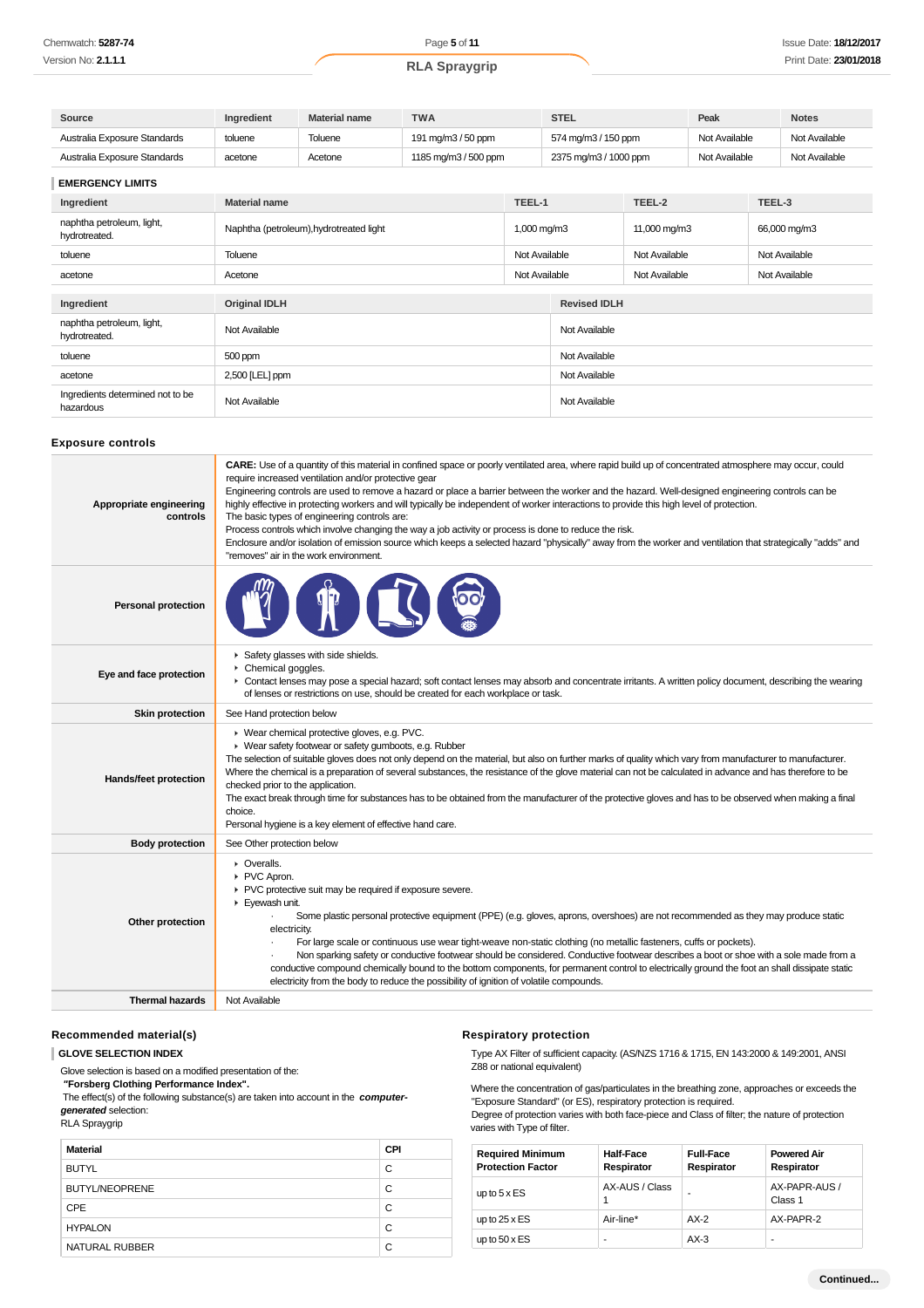| NATURAL+NEOPRENE      | C |
|-----------------------|---|
| <b>NEOPRENE</b>       | C |
| NEOPRENE/NATURAL      | C |
| <b>NITRILE</b>        | C |
| NITRILE+PVC           | C |
| PE/EVAL/PE            | C |
| <b>PVA</b>            | C |
| <b>PVC</b>            | C |
| PVDC/PE/PVDC          | C |
| SARANEX-23            | C |
| SARANEX-23 2-PLY      | C |
| <b>TEFLON</b>         | C |
| <b>VITON</b>          | C |
| VITON/CHLOROBUTYL     | C |
| <b>VITON/NEOPRENE</b> | C |

\* CPI - Chemwatch Performance Index

A: Best Selection

B: Satisfactory; may degrade after 4 hours continuous immersion

C: Poor to Dangerous Choice for other than short term immersion

**NOTE**: As a series of factors will influence the actual performance of the glove, a final selection must be based on detailed observation. -

\* Where the glove is to be used on a short term, casual or infrequent basis, factors such as "feel" or convenience (e.g. disposability), may dictate a choice of gloves which might otherwise be unsuitable following long-term or frequent use. A qualified practitioner should be consulted.

# **SECTION 9 PHYSICAL AND CHEMICAL PROPERTIES**

#### **Information on basic physical and chemical properties**

Appearance **Amber or red highly flammable liquid with strong solvent odour; does not mix with water.** 

| <b>Physical state</b>                             | Liquid            | Relative density (Water = 1)               | 0.83           |
|---------------------------------------------------|-------------------|--------------------------------------------|----------------|
| Odour                                             | Not Available     | Partition coefficient n-octanol /<br>water | Not Available  |
| <b>Odour threshold</b>                            | Not Available     | Auto-ignition temperature (°C)             | >200           |
| pH (as supplied)                                  | Not Applicable    | <b>Decomposition temperature</b>           | Not Available  |
| Melting point / freezing point<br>(°C)            | Not Available     | Viscosity (cSt)                            | 249-332        |
| Initial boiling point and boiling<br>range $(°C)$ | >50 (acetone)     | Molecular weight (g/mol)                   | Not Applicable |
| Flash point (°C)                                  | < 0               | <b>Taste</b>                               | Not Available  |
| <b>Evaporation rate</b>                           | Not Available     | <b>Explosive properties</b>                | Not Available  |
| Flammability                                      | HIGHLY FLAMMABLE. | <b>Oxidising properties</b>                | Not Available  |
| Upper Explosive Limit (%)                         | 7.0               | Surface Tension (dyn/cm or<br>$mN/m$ )     | Not Available  |
| Lower Explosive Limit (%)                         | 1.0               | <b>Volatile Component (%vol)</b>           | 70-90          |
| Vapour pressure (kPa)                             | 25 @ 15 C         | Gas group                                  | Not Available  |
| Solubility in water (g/L)                         | Immiscible        | pH as a solution (1%)                      | Not Applicable |
| Vapour density $(Air = 1)$                        | >1                | VOC g/L                                    | Not Available  |
|                                                   |                   |                                            |                |

# **SECTION 10 STABILITY AND REACTIVITY**

| Reactivity                                 | See section 7                                                                                                                        |
|--------------------------------------------|--------------------------------------------------------------------------------------------------------------------------------------|
| <b>Chemical stability</b>                  | • Unstable in the presence of incompatible materials.<br>▶ Product is considered stable.<br>Hazardous polymerisation will not occur. |
| Possibility of hazardous<br>reactions      | See section 7                                                                                                                        |
| <b>Conditions to avoid</b>                 | See section 7                                                                                                                        |
| Incompatible materials                     | See section 7                                                                                                                        |
| <b>Hazardous decomposition</b><br>products | See section 5                                                                                                                        |

# **SECTION 11 TOXICOLOGICAL INFORMATION**

#### **Information on toxicological effects**

**Inhaled** Inhalation of vapours may cause drowsiness and dizziness. This may be accompanied by sleepiness, reduced alertness, loss of reflexes, lack of

# $50+x$  ES  $\qquad \qquad$  - Air-line\*\*

#### ^ - Full-face

A(All classes) = Organic vapours, B AUS or B1 = Acid gasses, B2 = Acid gas or hydrogen cyanide(HCN), B3 = Acid gas or hydrogen cyanide(HCN), E = Sulfur dioxide(SO2), G = Agricultural chemicals,  $K =$  Ammonia(NH3), Hg = Mercury, NO = Oxides of nitrogen, MB = Methyl bromide, AX = Low boiling point organic compounds(below 65 degC)

Cartridge respirators should never be used for emergency ingress or in areas of unknown vapour concentrations or oxygen content. The wearer must be warned to leave the contaminated area immediately on detecting any odours through the respirator. The odour may indicate that the mask is not functioning properly, that the vapour concentration is too high, or that the mask is not properly fitted. Because of these limitations, only restricted use of cartridge respirators is considered appropriate.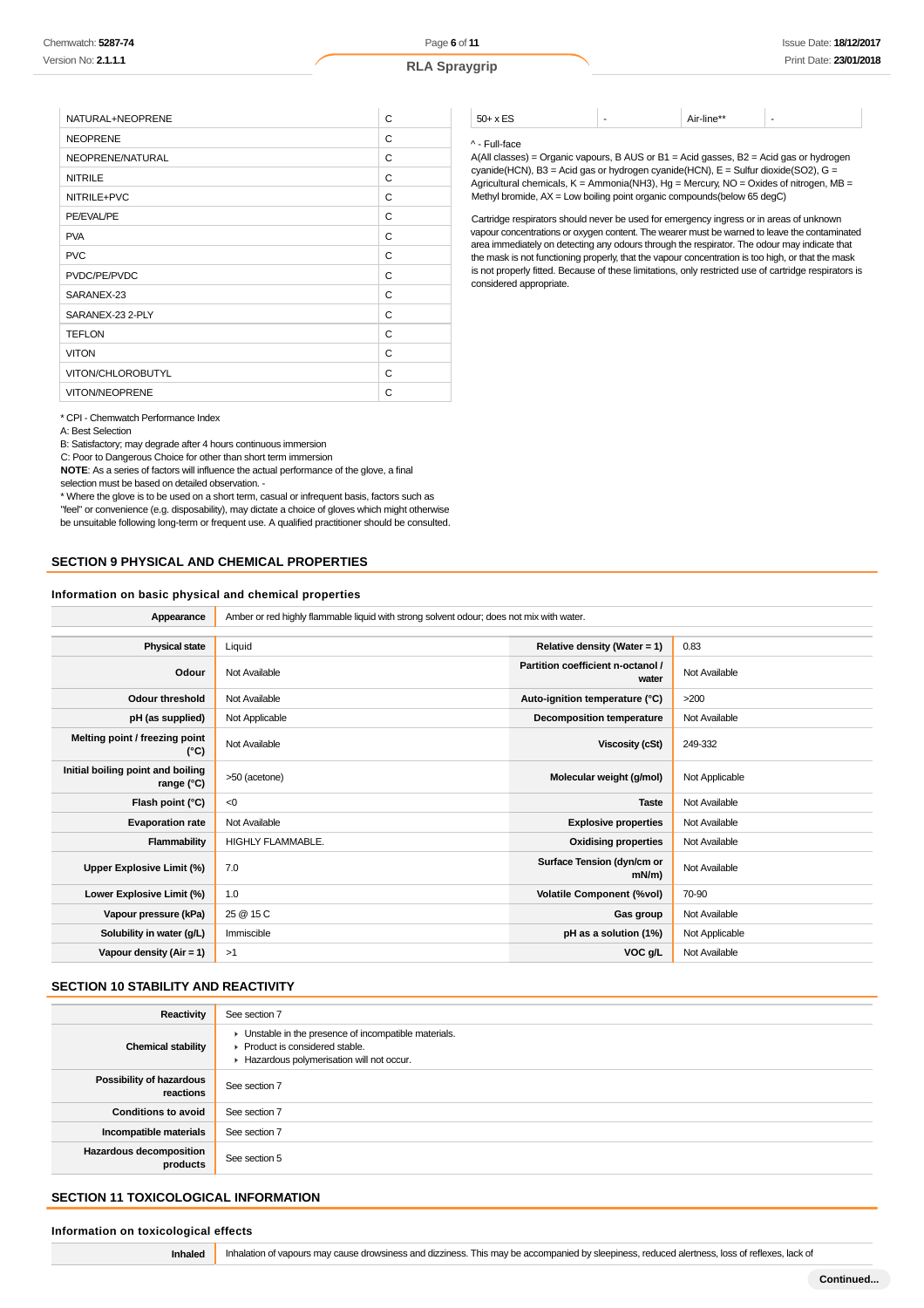|                     | co-ordination, and vertigo.<br>Inhalation hazard is increased at higher temperatures.<br>Inhalation of high concentrations of gas/vapour causes lung irritation with coughing and nausea, central nervous depression with headache and dizziness,<br>slowing of reflexes, fatigue and inco-ordination.<br>Inhalation of vapours or aerosols (mists, fumes), generated by the material during the course of normal handling, may be damaging to the health of the<br>individual.                                                                                                                                                                                                                                                                                                                                                                                                                                                                                                                                                                                                                                                                                                                                                                                                                                                                                                                                                                                                                                                                                                         |
|---------------------|-----------------------------------------------------------------------------------------------------------------------------------------------------------------------------------------------------------------------------------------------------------------------------------------------------------------------------------------------------------------------------------------------------------------------------------------------------------------------------------------------------------------------------------------------------------------------------------------------------------------------------------------------------------------------------------------------------------------------------------------------------------------------------------------------------------------------------------------------------------------------------------------------------------------------------------------------------------------------------------------------------------------------------------------------------------------------------------------------------------------------------------------------------------------------------------------------------------------------------------------------------------------------------------------------------------------------------------------------------------------------------------------------------------------------------------------------------------------------------------------------------------------------------------------------------------------------------------------|
| Ingestion           | Accidental ingestion of the material may be harmful; animal experiments indicate that ingestion of less than 150 gram may be fatal or may produce serious<br>damage to the health of the individual.<br>Considered an unlikely route of entry in commercial/industrial environments. The liquid may produce gastrointestinal discomfort and may be harmful if<br>swallowed.                                                                                                                                                                                                                                                                                                                                                                                                                                                                                                                                                                                                                                                                                                                                                                                                                                                                                                                                                                                                                                                                                                                                                                                                             |
| <b>Skin Contact</b> | The material may accentuate any pre-existing dermatitis condition<br>Repeated exposure may cause skin cracking, flaking or drying following normal handling and use.<br>Skin contact with the material may damage the health of the individual; systemic effects may result following absorption.<br>Open cuts, abraded or irritated skin should not be exposed to this material<br>Entry into the blood-stream, through, for example, cuts, abrasions or lesions, may produce systemic injury with harmful effects. Examine the skin prior to the<br>use of the material and ensure that any external damage is suitably protected.<br>The material may cause moderate inflammation of the skin either following direct contact or after a delay of some time. Repeated exposure can cause<br>contact dermatitis which is characterised by redness, swelling and blistering.                                                                                                                                                                                                                                                                                                                                                                                                                                                                                                                                                                                                                                                                                                           |
| Eye                 | The liquid may produce eye discomfort and is capable of causing temporary impairment of vision and/or transient eye inflammation, ulceration<br>There is evidence that material may produce eye irritation in some persons and produce eye damage 24 hours or more after instillation. Severe<br>inflammation may be expected with pain.                                                                                                                                                                                                                                                                                                                                                                                                                                                                                                                                                                                                                                                                                                                                                                                                                                                                                                                                                                                                                                                                                                                                                                                                                                                |
| Chronic             | Harmful: danger of serious damage to health by prolonged exposure through inhalation.<br>This material can cause serious damage if one is exposed to it for long periods. It can be assumed that it contains a substance which can produce severe<br>defects.<br>Ample evidence from experiments exists that there is a suspicion this material directly reduces fertility.<br>Based on experience with animal studies, exposure to the material may result in toxic effects to the development of the foetus, at levels which do not cause<br>significant toxic effects to the mother.<br>Prolonged or repeated skin contact may cause drying with cracking, irritation and possible dermatitis following.<br>Intentional abuse (glue sniffing) or occupational exposure to toluene can result in chronic habituation. Chronic abuse has caused inco-ordination, tremors<br>of the extremeties (due to widespread cerebrum withering), headache, abnormal speech, temporary memory loss, convulsions, coma, drowsiness, reduced<br>colour perception, blindness, nystagmus (rapid, involuntary eye movements), hearing loss leading to deafness and mild dementia.<br>Constant or exposure over long periods to mixed hydrocarbons may produce stupor with dizziness, weakness and visual disturbance, weight loss and<br>anaemia, and reduced liver and kidney function. Skin exposure may result in drying and cracking and redness of the skin.<br>There has been some concern that this material can cause cancer or mutations but there is not enough data to make an assessment. |

| <b>RLA Spraygrip</b>                              | <b>TOXICITY</b>                                                                                                                                                                                                                                                                                                           | <b>IRRITATION</b>                                                                                                                                                                                                                                                                                                                                                                                                                                                                                                                                                                                                                                                                                                                                                                                         |
|---------------------------------------------------|---------------------------------------------------------------------------------------------------------------------------------------------------------------------------------------------------------------------------------------------------------------------------------------------------------------------------|-----------------------------------------------------------------------------------------------------------------------------------------------------------------------------------------------------------------------------------------------------------------------------------------------------------------------------------------------------------------------------------------------------------------------------------------------------------------------------------------------------------------------------------------------------------------------------------------------------------------------------------------------------------------------------------------------------------------------------------------------------------------------------------------------------------|
|                                                   | Not Available                                                                                                                                                                                                                                                                                                             | Not Available                                                                                                                                                                                                                                                                                                                                                                                                                                                                                                                                                                                                                                                                                                                                                                                             |
|                                                   | <b>TOXICITY</b>                                                                                                                                                                                                                                                                                                           | <b>IRRITATION</b>                                                                                                                                                                                                                                                                                                                                                                                                                                                                                                                                                                                                                                                                                                                                                                                         |
| naphtha petroleum, light,<br>hydrotreated.        | Dermal (rabbit) LD50: >1900 mg/kg <sup>[1]</sup>                                                                                                                                                                                                                                                                          | Not Available                                                                                                                                                                                                                                                                                                                                                                                                                                                                                                                                                                                                                                                                                                                                                                                             |
|                                                   | Oral (rat) LD50: >2000 mg/kg <sup>[1]</sup>                                                                                                                                                                                                                                                                               |                                                                                                                                                                                                                                                                                                                                                                                                                                                                                                                                                                                                                                                                                                                                                                                                           |
|                                                   | <b>TOXICITY</b>                                                                                                                                                                                                                                                                                                           | <b>IRRITATION</b>                                                                                                                                                                                                                                                                                                                                                                                                                                                                                                                                                                                                                                                                                                                                                                                         |
|                                                   | Dermal (rabbit) LD50: 12124 mg/kg <sup>[2]</sup>                                                                                                                                                                                                                                                                          | Eye (rabbit): 2mg/24h - SEVERE                                                                                                                                                                                                                                                                                                                                                                                                                                                                                                                                                                                                                                                                                                                                                                            |
| toluene                                           | Inhalation (rat) LC50: 49 mg/l/4H[2]                                                                                                                                                                                                                                                                                      | Eye (rabbit):0.87 mg - mild                                                                                                                                                                                                                                                                                                                                                                                                                                                                                                                                                                                                                                                                                                                                                                               |
|                                                   | Oral (rat) LD50: 636 mg/kg <sup>[2]</sup>                                                                                                                                                                                                                                                                                 | Eye (rabbit):100 mg/30sec - mild                                                                                                                                                                                                                                                                                                                                                                                                                                                                                                                                                                                                                                                                                                                                                                          |
|                                                   |                                                                                                                                                                                                                                                                                                                           | Skin (rabbit):20 mg/24h-moderate                                                                                                                                                                                                                                                                                                                                                                                                                                                                                                                                                                                                                                                                                                                                                                          |
|                                                   |                                                                                                                                                                                                                                                                                                                           | Skin (rabbit):500 mg - moderate                                                                                                                                                                                                                                                                                                                                                                                                                                                                                                                                                                                                                                                                                                                                                                           |
|                                                   | <b>TOXICITY</b>                                                                                                                                                                                                                                                                                                           | <b>IRRITATION</b>                                                                                                                                                                                                                                                                                                                                                                                                                                                                                                                                                                                                                                                                                                                                                                                         |
|                                                   | Dermal (rabbit) LD50: 20000 mg/kg <sup>[2]</sup>                                                                                                                                                                                                                                                                          | Eye (human): 500 ppm - irritant                                                                                                                                                                                                                                                                                                                                                                                                                                                                                                                                                                                                                                                                                                                                                                           |
| acetone                                           | Inhalation (rat) LC50: 100.2 mg/l/8hr <sup>[2]</sup>                                                                                                                                                                                                                                                                      | Eye (rabbit): 20mg/24hr -moderate                                                                                                                                                                                                                                                                                                                                                                                                                                                                                                                                                                                                                                                                                                                                                                         |
|                                                   | Oral (rat) LD50: 5800 mg/kg <sup>[2]</sup>                                                                                                                                                                                                                                                                                | Eye (rabbit): 3.95 mg - SEVERE                                                                                                                                                                                                                                                                                                                                                                                                                                                                                                                                                                                                                                                                                                                                                                            |
|                                                   |                                                                                                                                                                                                                                                                                                                           | Skin (rabbit): 500 mg/24hr - mild                                                                                                                                                                                                                                                                                                                                                                                                                                                                                                                                                                                                                                                                                                                                                                         |
|                                                   |                                                                                                                                                                                                                                                                                                                           | Skin (rabbit):395mg (open) - mild                                                                                                                                                                                                                                                                                                                                                                                                                                                                                                                                                                                                                                                                                                                                                                         |
| Legend:                                           | 1. Value obtained from Europe ECHA Registered Substances - Acute toxicity 2.* Value obtained from manufacturer's SDS. Unless otherwise specified<br>data extracted from RTECS - Register of Toxic Effect of chemical Substances                                                                                           |                                                                                                                                                                                                                                                                                                                                                                                                                                                                                                                                                                                                                                                                                                                                                                                                           |
|                                                   |                                                                                                                                                                                                                                                                                                                           |                                                                                                                                                                                                                                                                                                                                                                                                                                                                                                                                                                                                                                                                                                                                                                                                           |
| <b>NAPHTHA PETROLEUM.</b><br>LIGHT, HYDROTREATED. | No significant acute toxicological data identified in literature search.<br>oil, n-paraffins may be absorbed to a greater extent than iso- or cyclo-paraffins.<br>ingested in association with fats in the diet.<br>contains ethyl benzene and naphthalene, from which animal testing shows evidence of tumour formation. | Animal studies indicate that normal, branched and cyclic paraffins are absorbed from the gastrointestinal tract and that the absorption of n-paraffins is<br>inversely proportional to the carbon chain length, with little absorption above C30. With respect to the carbon chain lengths likely to be present in mineral<br>The major classes of hydrocarbons are well absorbed into the gastrointestinal tract in various species. In many cases, the hydrophobic hydrocarbons are<br>For petroleum: This product contains benzene, which can cause acute myeloid leukaemia, and n-hexane, which can be metabolized to compounds which are<br>toxic to the nervous system. This product contains toluene, and animal studies suggest high concentrations of toluene lead to hearing loss. This product |

Cancer-causing potential: Animal testing shows inhaling petroleum causes tumours of the liver and kidney; these are however not considered to be relevant in humans.

The material may be irritating to the eye, with prolonged contact causing inflammation. Repeated or prolonged exposure to irritants may produce conjunctivitis.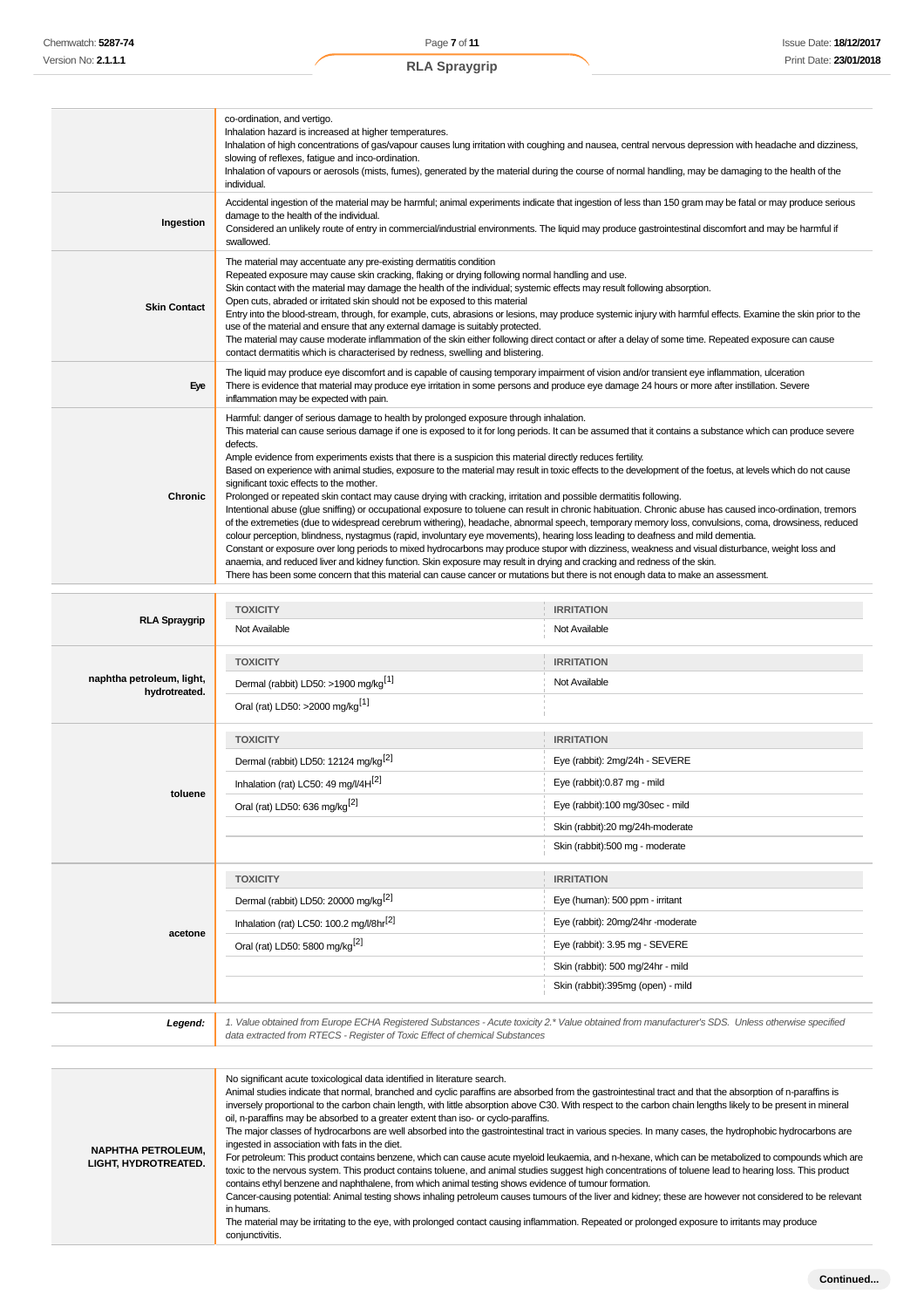| <b>TOLUENE</b>                              | For toluene:<br>Acute toxicity: Humans exposed to high levels of toluene for short periods of time experience adverse central nervous system effects ranging from<br>headaches to intoxication, convulsions, narcosis (sleepiness) and death. When inhaled or swallowed, toluene can cause severe central nervous system<br>depression, and in large doses has a narcotic effect. 60mL has caused death. Death of heart muscle fibres, liver swelling, congestion and bleeding of the<br>lungs and kidney injury were all found on autopsy. |                                 |                                                                                                                                                                                                                     |
|---------------------------------------------|---------------------------------------------------------------------------------------------------------------------------------------------------------------------------------------------------------------------------------------------------------------------------------------------------------------------------------------------------------------------------------------------------------------------------------------------------------------------------------------------------------------------------------------------|---------------------------------|---------------------------------------------------------------------------------------------------------------------------------------------------------------------------------------------------------------------|
| <b>ACETONE</b>                              | For acetone:<br>The acute toxicity of acetone is low. Acetone is not a skin irritant or sensitizer, but it removes fat from the skin, and it also irritates the eye. Animal testing<br>shows acetone may cause macrocytic anaemia. Studies in humans have shown that exposure to acetone at a level of 2375 mg/cubic metre has not caused<br>neurobehavioural deficits.                                                                                                                                                                     |                                 |                                                                                                                                                                                                                     |
| <b>TOLUENE &amp; ACETONE</b>                | The material may cause skin irritation after prolonged or repeated exposure and may produce on contact skin redness, swelling, the production of vesicles,<br>scaling and thickening of the skin.                                                                                                                                                                                                                                                                                                                                           |                                 |                                                                                                                                                                                                                     |
| <b>Acute Toxicity</b>                       | $\checkmark$                                                                                                                                                                                                                                                                                                                                                                                                                                                                                                                                | Carcinogenicity                 | 0                                                                                                                                                                                                                   |
| <b>Skin Irritation/Corrosion</b>            | ✔                                                                                                                                                                                                                                                                                                                                                                                                                                                                                                                                           | Reproductivity                  | ✔                                                                                                                                                                                                                   |
| <b>Serious Eye Damage/Irritation</b>        | ✔                                                                                                                                                                                                                                                                                                                                                                                                                                                                                                                                           | <b>STOT - Single Exposure</b>   | ✔                                                                                                                                                                                                                   |
| <b>Respiratory or Skin</b><br>sensitisation | $\circ$                                                                                                                                                                                                                                                                                                                                                                                                                                                                                                                                     | <b>STOT - Repeated Exposure</b> | $\checkmark$                                                                                                                                                                                                        |
| <b>Mutagenicity</b>                         | $\circledcirc$                                                                                                                                                                                                                                                                                                                                                                                                                                                                                                                              | <b>Aspiration Hazard</b>        | Q                                                                                                                                                                                                                   |
|                                             |                                                                                                                                                                                                                                                                                                                                                                                                                                                                                                                                             | Legend:                         | $\blacktriangleright$ - Data available but does not fill the criteria for classification<br>$\blacktriangleright$ - Data available to make classification<br>$\bigcirc$ - Data Not Available to make classification |

#### **SECTION 12 ECOLOGICAL INFORMATION**

# **Toxicity**

|                                            | <b>ENDPOINT</b>  | <b>TEST DURATION (HR)</b> | <b>SPECIES</b>                | VALUE            | <b>SOURCE</b>    |
|--------------------------------------------|------------------|---------------------------|-------------------------------|------------------|------------------|
| <b>RLA Spraygrip</b>                       | Not<br>Available | Not Available             | Not Available                 | Not<br>Available | Not<br>Available |
|                                            | <b>ENDPOINT</b>  | <b>TEST DURATION (HR)</b> | <b>SPECIES</b>                | VALUE            | <b>SOURCE</b>    |
|                                            | <b>LC50</b>      | 96                        | Fish                          | 8.41mg/L         | $\overline{2}$   |
| naphtha petroleum, light,<br>hydrotreated. | <b>EC50</b>      | 48                        | Crustacea                     | 4.7mg/L          | $\overline{2}$   |
|                                            | <b>EC50</b>      | 72                        | Algae or other aquatic plants | 12.4mg/L         | $\overline{2}$   |
|                                            | <b>NOEC</b>      | 72                        | Algae or other aquatic plants | 6.47mg/L         | $\overline{2}$   |
|                                            | <b>ENDPOINT</b>  | <b>TEST DURATION (HR)</b> | <b>SPECIES</b>                | VALUE            | <b>SOURCE</b>    |
|                                            | <b>LC50</b>      | 96                        | Fish                          | 0.0073mg/L       | 4                |
|                                            | <b>EC50</b>      | 48                        | Crustacea                     | 3.78mg/L         | 5                |
| toluene                                    | EC50             | 72                        | Algae or other aquatic plants | 12.5mg/L         | 4                |
|                                            | <b>BCF</b>       | 24                        | Algae or other aquatic plants | 10mg/L           | 4                |
|                                            | <b>NOEC</b>      | 168                       | Crustacea                     | $0.74$ mg/L      | 5                |
|                                            | <b>ENDPOINT</b>  | <b>TEST DURATION (HR)</b> | <b>SPECIES</b>                | VALUE            | <b>SOURCE</b>    |
|                                            | <b>LC50</b>      | 96                        | Fish                          | $>100$ mg/L      | 4                |
| acetone                                    | <b>EC50</b>      | 48                        | Crustacea                     | $>100$ mg/L      | $\overline{4}$   |
|                                            | <b>EC50</b>      | 96                        | Algae or other aquatic plants | 20.565mg/L       | 4                |
|                                            | <b>NOEC</b>      | 96                        | Algae or other aquatic plants | 4.950mg/L        | 4                |

13.12 Extracted from 1. IUCLID Toxicity Data 2. Europe ECHA Registered Substances - Ecotoxicological Information - Aquatic Toxicity 3. EPIWIN Suite V3.12<br>QSAR) - Aquatic Toxicity Data (Estimated) 4. US EPA, Ecotox database (Japan) - Bioconcentration Data 7. METI (Japan) - Bioconcentration Data 8. Vendor Data

Toxic to aquatic organisms, may cause long-term adverse effects in the aquatic environment. **DO NOT** discharge into sewer or waterways.

# **Persistence and degradability**

| Ingredient | Persistence: Water/Soil              | Persistence: Air                 |
|------------|--------------------------------------|----------------------------------|
| toluene    | LOW (Half-life = $28 \text{ days}$ ) | LOW (Half-life = $4.33$ days)    |
| acetone    | LOW (Half-life $= 14$ days)          | MEDIUM (Half-life = 116.25 days) |

# **Bioaccumulative potential**

| Ingredient | <b>Bioaccumulation</b> |
|------------|------------------------|
| toluene    | $LOW (BCF = 90)$       |
| acetone    | LOW (BCF = $0.69$ )    |

# **Mobility in soil**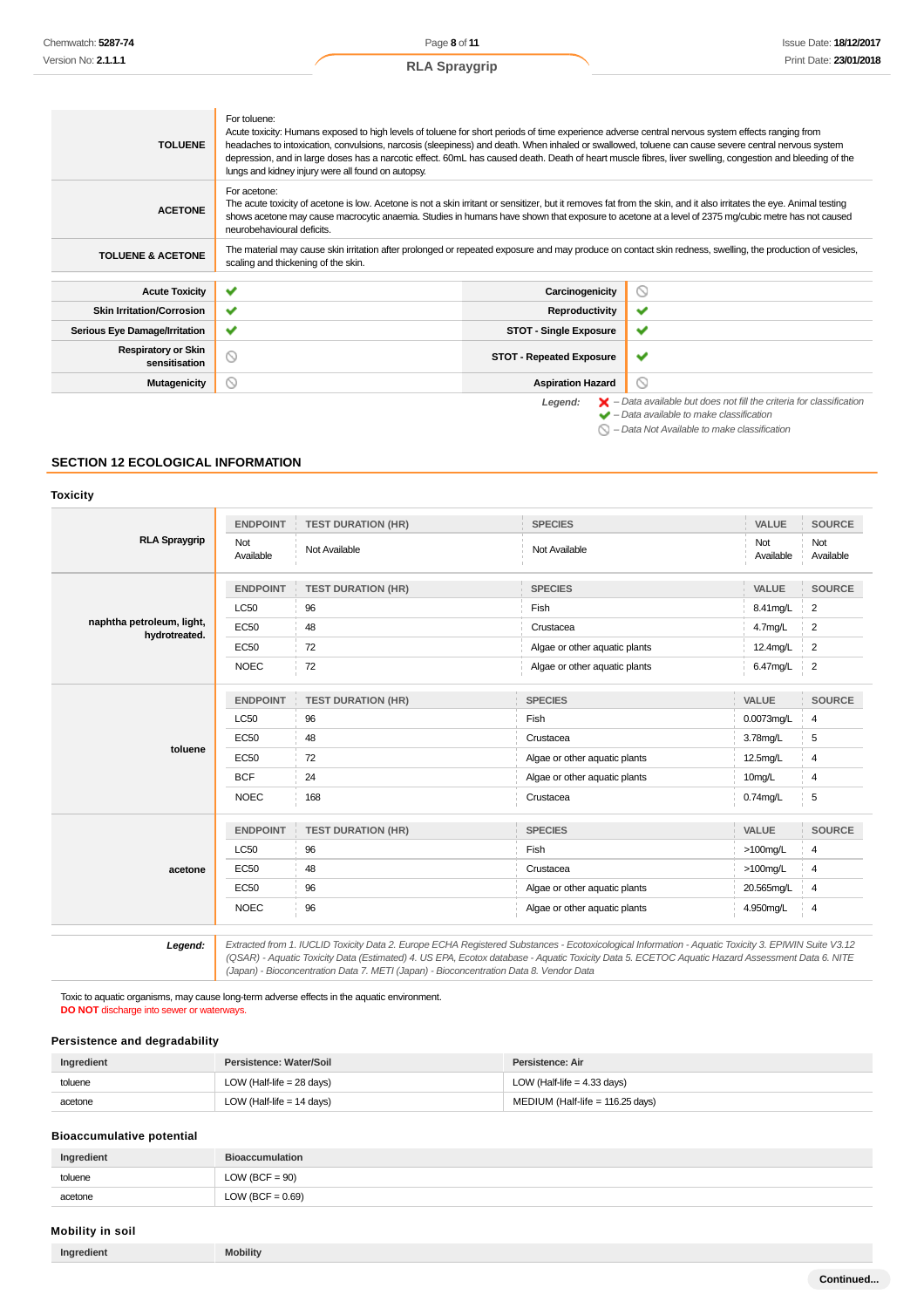| Chemwatch: 5287-74  |                      | Page 9 of 11         | <b>Issue Date: 18/12/2017</b> |  |
|---------------------|----------------------|----------------------|-------------------------------|--|
| Version No: 2.1.1.1 |                      | <b>RLA Spraygrip</b> | Print Date: 23/01/2018        |  |
|                     |                      |                      |                               |  |
|                     |                      |                      |                               |  |
| toluene             | LOW ( $KOC = 268$ )  |                      |                               |  |
| acetone             | $HIGH (KOC = 1.981)$ |                      |                               |  |

# **SECTION 13 DISPOSAL CONSIDERATIONS**

#### **Waste treatment methods Product / Packaging disposal** Containers may still present a chemical hazard/ danger when empty. ▶ Return to supplier for reuse/ recycling if possible. Otherwise: F If container can not be cleaned sufficiently well to ensure that residuals do not remain or if the container cannot be used to store the same product, then puncture containers, to prevent re-use, and bury at an authorised landfill. Where possible retain label warnings and SDS and observe all notices pertaining to the product. **DO NOT** allow wash water from cleaning or process equipment to enter drains. It may be necessary to collect all wash water for treatment before disposal. In all cases disposal to sewer may be subject to local laws and regulations and these should be considered first. Where in doubt contact the responsible authority. Recycle wherever possible. Consult manufacturer for recycling options or consult local or regional waste management authority for disposal if no suitable treatment or disposal facility can be identified. ▶ Dispose of by: burial in a land-fill specifically licensed to accept chemical and / or pharmaceutical wastes or Incineration in a licensed apparatus (after admixture with suitable combustible material). **Decontaminate empty containers.**

# **SECTION 14 TRANSPORT INFORMATION**

# **Labels Required**

| <b>Marine Pollutant</b>      |                                                                                                            |  |  |
|------------------------------|------------------------------------------------------------------------------------------------------------|--|--|
| <b>HAZCHEM</b>               | $-3YE$                                                                                                     |  |  |
| Land transport (ADG)         |                                                                                                            |  |  |
| <b>UN number</b>             | 1133                                                                                                       |  |  |
| UN proper shipping name      | ADHESIVES containing flammable liquid                                                                      |  |  |
| Transport hazard class(es)   | Class<br>$\begin{array}{array}{c} \begin{array}{cc} \end{array} & 3 \end{array}$<br>Subrisk Not Applicable |  |  |
| Packing group                | $\mathbf{II}$                                                                                              |  |  |
| <b>Environmental hazard</b>  | Environmentally hazardous                                                                                  |  |  |
| Special precautions for user | Special provisions<br>Not Applicable<br>5L<br>Limited quantity                                             |  |  |

**Air transport (ICAO-IATA / DGR)**

| UN number                    | 1133                                                                                          |                                       |                |  |
|------------------------------|-----------------------------------------------------------------------------------------------|---------------------------------------|----------------|--|
| UN proper shipping name      |                                                                                               | Adhesives containing flammable liquid |                |  |
| Transport hazard class(es)   | <b>ICAO/IATA Class</b><br>3<br>ICAO / IATA Subrisk<br>Not Applicable<br><b>ERG Code</b><br>3L |                                       |                |  |
| Packing group                | Ш                                                                                             |                                       |                |  |
| <b>Environmental hazard</b>  | Environmentally hazardous                                                                     |                                       |                |  |
|                              | Special provisions                                                                            |                                       | A <sub>3</sub> |  |
|                              | Cargo Only Packing Instructions                                                               |                                       | 364            |  |
| Special precautions for user | Cargo Only Maximum Qty / Pack                                                                 |                                       | 60L            |  |
|                              | Passenger and Cargo Packing Instructions                                                      |                                       | 353            |  |
|                              | Passenger and Cargo Maximum Qty / Pack                                                        |                                       | 5L             |  |
|                              | Passenger and Cargo Limited Quantity Packing Instructions                                     |                                       | Y341           |  |
|                              | Passenger and Cargo Limited Maximum Qty / Pack                                                |                                       | 1 L            |  |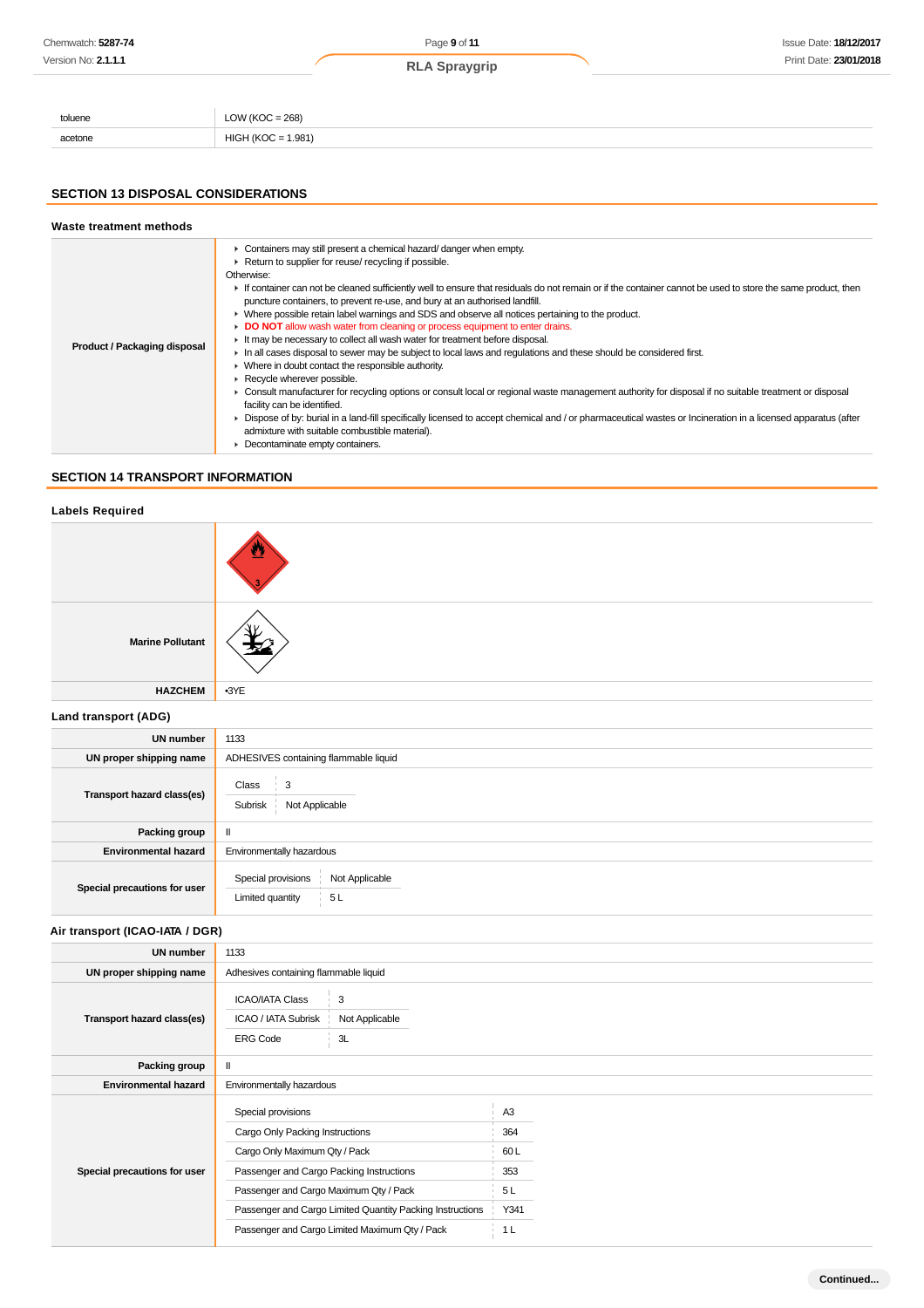# **Sea transport (IMDG-Code / GGVSee)**

| <b>UN number</b>             | 1133                                                                                                         |  |
|------------------------------|--------------------------------------------------------------------------------------------------------------|--|
| UN proper shipping name      | ADHESIVES containing flammable liquid                                                                        |  |
| Transport hazard class(es)   | <b>IMDG Class</b><br>3<br>Not Applicable<br><b>IMDG Subrisk</b>                                              |  |
| Packing group                | $\mathbf{I}$                                                                                                 |  |
| <b>Environmental hazard</b>  | <b>Marine Pollutant</b>                                                                                      |  |
| Special precautions for user | $F-E$ , S-D<br><b>EMS Number</b><br>Special provisions<br>Not Applicable<br><b>Limited Quantities</b><br>5 L |  |

#### **Transport in bulk according to Annex II of MARPOL and the IBC code**

Not Applicable

#### **SECTION 15 REGULATORY INFORMATION**

# **Safety, health and environmental regulations / legislation specific for the substance or mixture**

#### **NAPHTHA PETROLEUM, LIGHT, HYDROTREATED.(64742-49-0.) IS FOUND ON THE FOLLOWING REGULATORY LISTS**

Australia Hazardous Substances Information System - Consolidated Lists Australia Inventory of Chemical Substances (AICS) **TOLUENE(108-88-3) IS FOUND ON THE FOLLOWING REGULATORY LISTS** Australia Exposure Standards Australia Inventory of Chemical Substances (AICS) International Agency for Research on Cancer (IARC) - Agents Classified by the IARC

Australia Hazardous Substances Information System - Consolidated Lists

#### **ACETONE(67-64-1) IS FOUND ON THE FOLLOWING REGULATORY LISTS**

Australia Exposure Standards

Australia Inventory of Chemical Substances (AICS)

Monographs

| Australia Hazardous Substances Information System - Consolidated Lists |
|------------------------------------------------------------------------|
|------------------------------------------------------------------------|

| <b>National Inventory</b>     | <b>Status</b>                                                                                                                                                                                |
|-------------------------------|----------------------------------------------------------------------------------------------------------------------------------------------------------------------------------------------|
| Australia - AICS              | Y                                                                                                                                                                                            |
| Canada - DSL                  | Y                                                                                                                                                                                            |
| Canada - NDSL                 | N (toluene; acetone; naphtha petroleum, light, hydrotreated.)                                                                                                                                |
| China - IECSC                 | Y                                                                                                                                                                                            |
| Europe - EINEC / ELINCS / NLP | Y                                                                                                                                                                                            |
| Japan - ENCS                  | N (naphtha petroleum, light, hydrotreated.)                                                                                                                                                  |
| Korea - KECI                  | Y                                                                                                                                                                                            |
| New Zealand - NZIoC           | Y                                                                                                                                                                                            |
| Philippines - PICCS           | Υ                                                                                                                                                                                            |
| USA - TSCA                    | Y                                                                                                                                                                                            |
| Legend:                       | $Y = All$ ingredients are on the inventory<br>$N = Not$ determined or one or more ingredients are not on the inventory and are not exempt from listing(see specific ingredients in brackets) |

# **SECTION 16 OTHER INFORMATION**

#### **Other information**

Classification of the preparation and its individual components has drawn on official and authoritative sources as well as independent review by the Chemwatch Classification committee using available literature references.

The SDS is a Hazard Communication tool and should be used to assist in the Risk Assessment. Many factors determine whether the reported Hazards are Risks in the workplace or other settings. Risks may be determined by reference to Exposures Scenarios. Scale of use, frequency of use and current or available engineering controls must be considered.

#### **Definitions and abbreviations**

- PC-TWA: Permissible Concentration-Time Weighted Average PC-STEL: Permissible Concentration-Short Term Exposure Limit IARC: International Agency for Research on Cancer ACGIH: American Conference of Governmental Industrial Hygienists STEL: Short Term Exposure Limit TEEL: Temporary Emergency Exposure Limit。 IDLH: Immediately Dangerous to Life or Health Concentrations OSF: Odour Safety Factor NOAEL :No Observed Adverse Effect Level LOAEL: Lowest Observed Adverse Effect Level TLV: Threshold Limit Value LOD: Limit Of Detection OTV: Odour Threshold Value
- BCF: BioConcentration Factors
- BEI: Biological Exposure Index